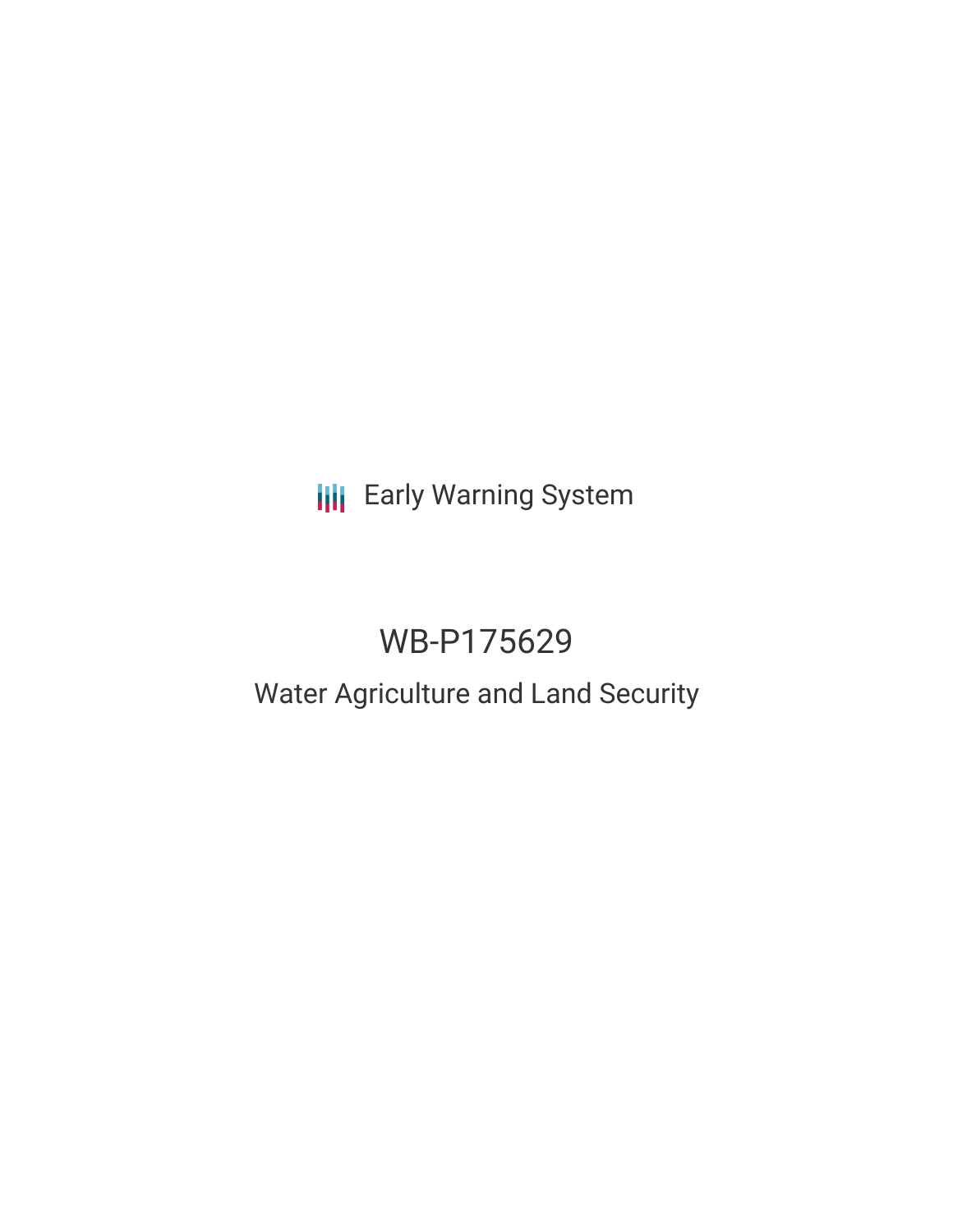

#### **Quick Facts**

| <b>Countries</b>               | Georgia         |
|--------------------------------|-----------------|
| <b>Financial Institutions</b>  | World Bank (WB) |
| <b>Status</b>                  | Pipeline        |
| <b>Bank Risk Rating</b>        | U               |
| <b>Investment Amount (USD)</b> | \$90.00 million |
| <b>Project Cost (USD)</b>      | \$90.00 million |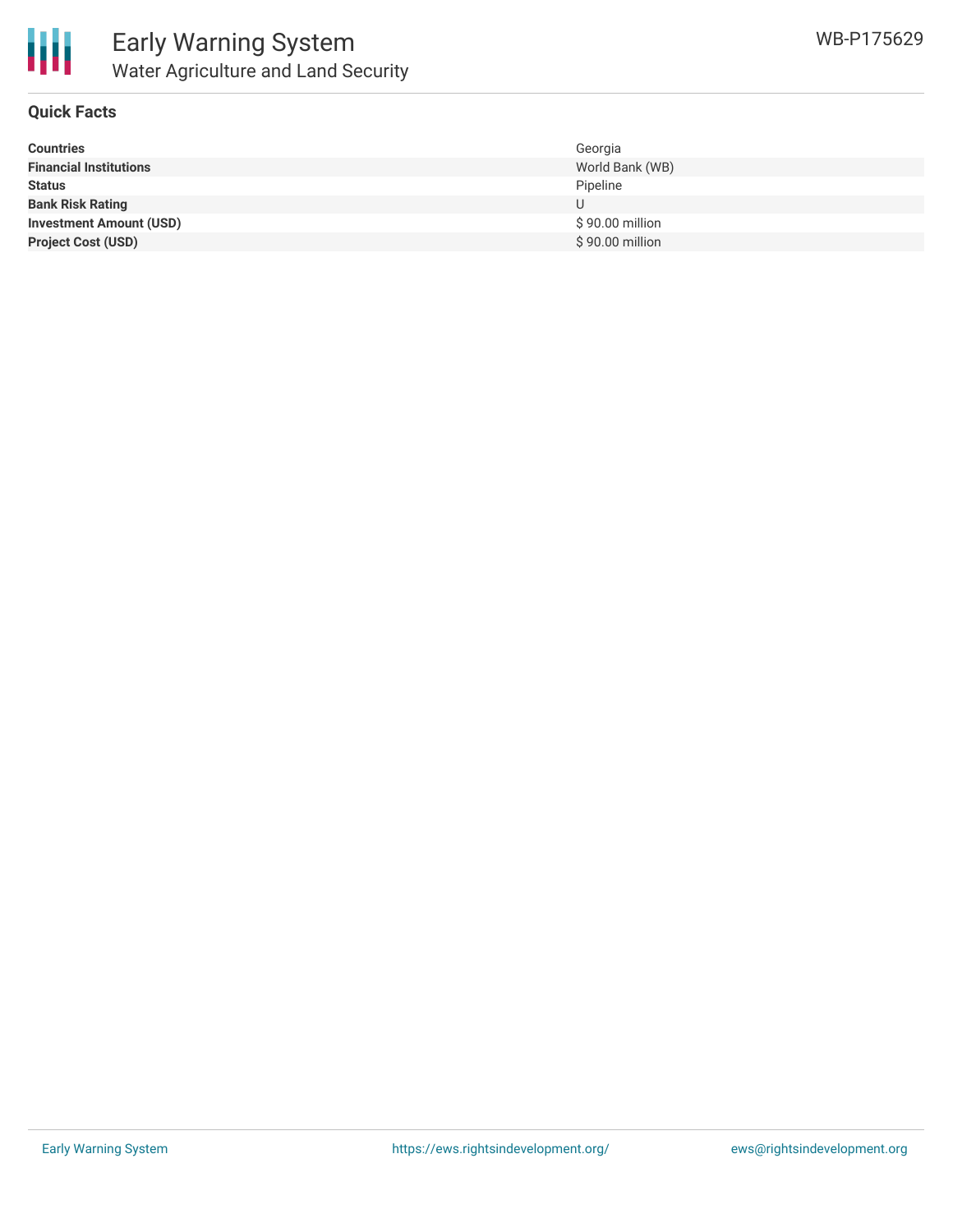

#### **Project Description**

According to the Bank's website, the project aims at 'expanding and improving agri-food systems through land, agriculture, and water security interventions in Georgia'. No further information is disclosed at the time of writing, March 23.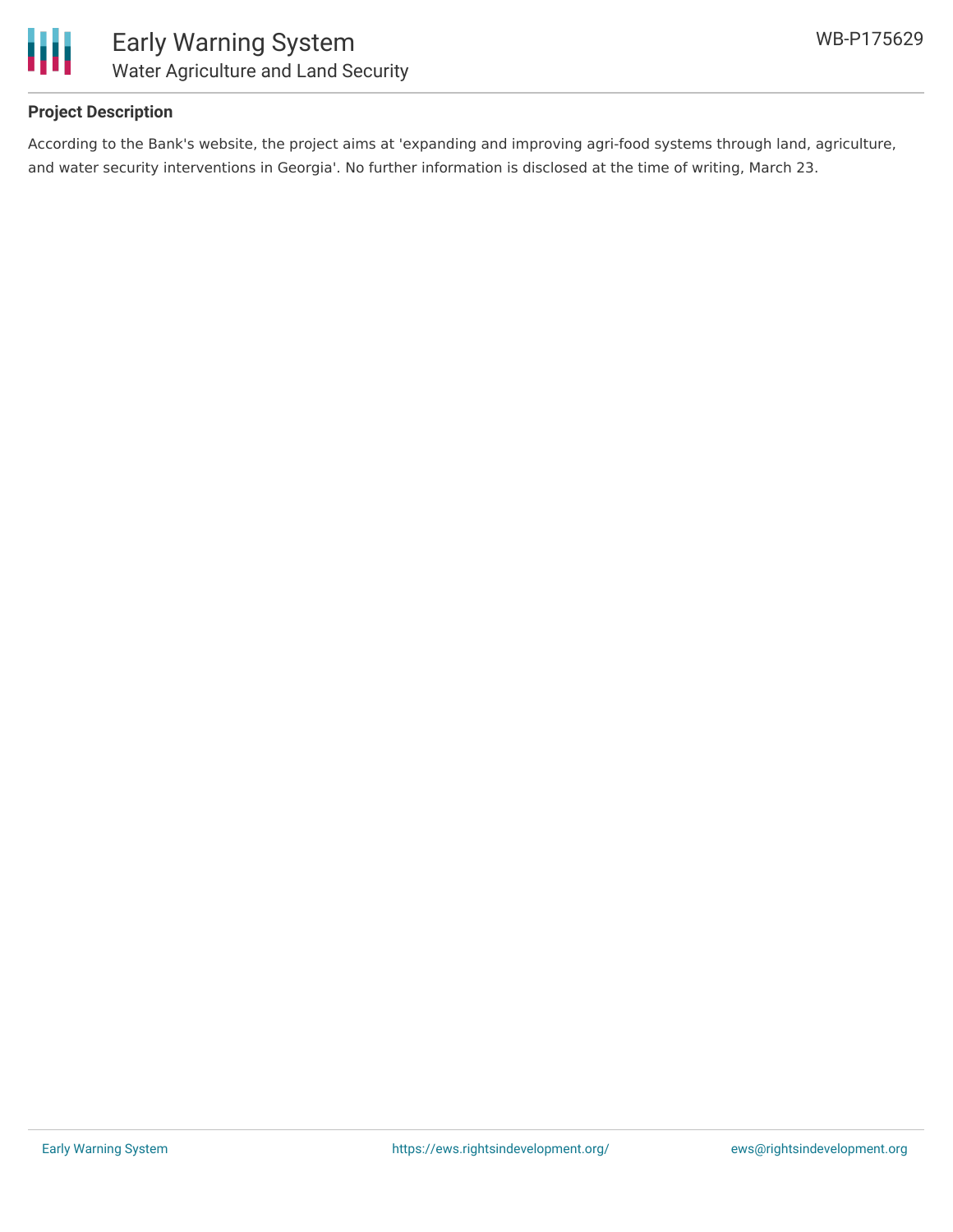

#### **Investment Description**

World Bank (WB)